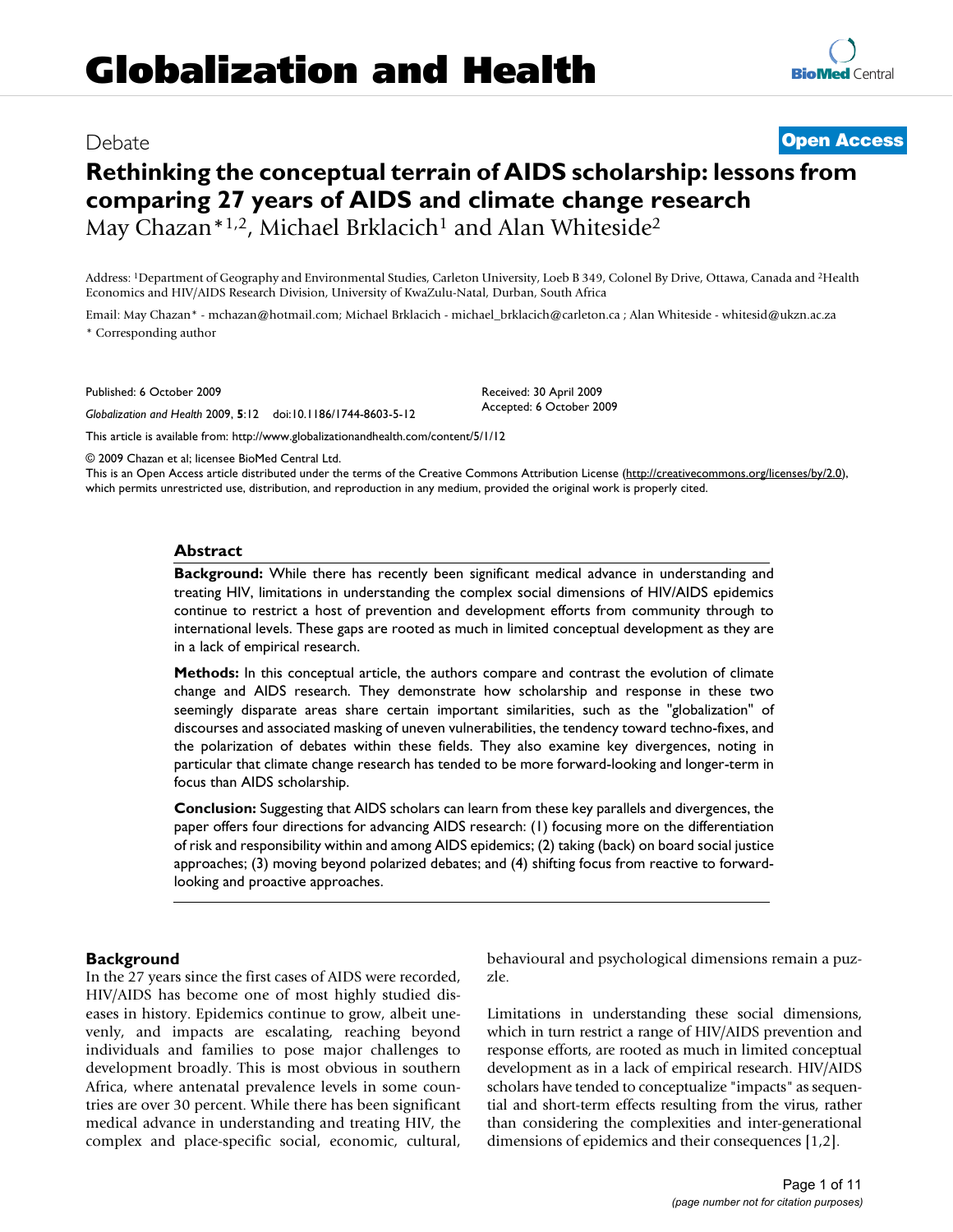Likewise, some AIDS researchers and advocates point to the limitations inherent in popular "techno-fix" responses (e.g. the focus on microbicides and circumcision at the 2006 International AIDS conference), noting the continued challenges involved in understanding and changing the underlying social structures that fuel the uneven spread and burden of AIDS epidemics [3,4]. This paper specfically addresses these and other key conceptual limitations through a novel comparative analysis of historical trends and contemporary debates within HIV/AIDS and climate change scholarship.

Research on AIDS and on climate change share certain similarities. Scholars in both areas are struggling to understand phenomena that are unprecedented, complex and highly dynamic, and that have different impacts on different people and places. In both, "social vulnerability" is emerging as a key scholarly theme (e.g., [5,6]). Research on these two major world issues has followed similar trajectories, starting from a physical or life sciences perspective and working to integrate social sciences. There exist conceptual overlaps, similar limitations, and the beginnings of a dialogue between development practitioners and researchers in these two fields. This is especially true in southern Africa, as evidenced by partnering of climate change and AIDS specialists in such research initiatives as Southern Africa Vulnerability Initiative (SAVI) and Regional Network on AIDS, Livelihoods and Food Security (RENEWAL).

This paper compares and contrasts the evolution of climate change and AIDS research, suggesting that scholars can learn from a comparative analysis of key debates and trends within climate change and AIDS scholarship. It addresses four conceptual limitations in the AIDS field: (1) the "globalization" of AIDS discourses and the associated masking of uneven vulnerabilities to infection and impact; (2) the highly medical framing of AIDS and tendency to seek technical solutions; (3) the polarization of debates within the field; and (4) the crisis-orientation that has characterized AIDS research and response.

The paper outlines the evolution of, and current trends in, each area of study. It explores parallels and divergences between AIDS and climate change research, noting especially the forward-looking and longer-term focus of climate change research and the sophistication of social vulnerability concepts in this field. It ends by suggesting opportunities for advancing AIDS research. (It is noteworthy that this is largely a one-way analysis looking at extending AIDS research. While a similar analysis examining the ways in which AIDS scholarship could provide insights to climate change scholars would be equally worthwhile, this is beyond the scope of this paper.)

This *conceptual* paper is suggesting that conceptual overlaps and differences within AIDS and climate change research may provide insights into future HIV/AIDS scholarship. It does not seek to study AIDS and climate change together in any substantive way, nor does it argue for links between HIV spread and climate change or vice versa.

## **Discussion**

#### *HIV/AIDS Research and Response: Over 25 Years*

To understand the central limitations within contemporary AIDS scholarship and, ultimately, suggest ways in which climate change research could inform these, a basic historiography is required. The history of AIDS research and response can be divided into the early years (1981- 1996) and the later years (1996-2008). This is not an allinclusive review (for lengthier and more comprehensive accounts, see [7]); rather, based on key research papers, policy documents, international responses, and major conferences, this section aims to anchor the major concepts examined in this paper within their historical, intellectual and political foundations. The dominant research themes from 1981 to 2008 are summarized in Figure 1 [adapted from [7,8]].

#### *The early years 1981 - 1996*

The unusual clustering of the disease that make up AIDS was first recognised in 1981 in the USA, and growing numbers of similar immune deficiency diseases were soon identified in Europe, Australia, New Zealand and Latin America. In central Africa, health workers were observing ailments not previously seen: reports of deaths from wasting in Uganda [7]; Kaposi's sarcoma (a cancer) in Zambia [9] and cryptococcosis (an unusual fungal infection) in Kinshasa [10]. In July 1982, the disease was officially named Acquired Immune Deficiency Syndrome (AIDS), and in 1983 the cause, the human immunodeficiency virus (HIV), was identified.

Early research was dominated first by the medical/life sciences, and then by public health and epidemiology. Scientists sought to understand what was causing the disease and how it was transmitted in order to prevent its further



**Figure 1 Dominant Research Themes in HIV/AIDS**.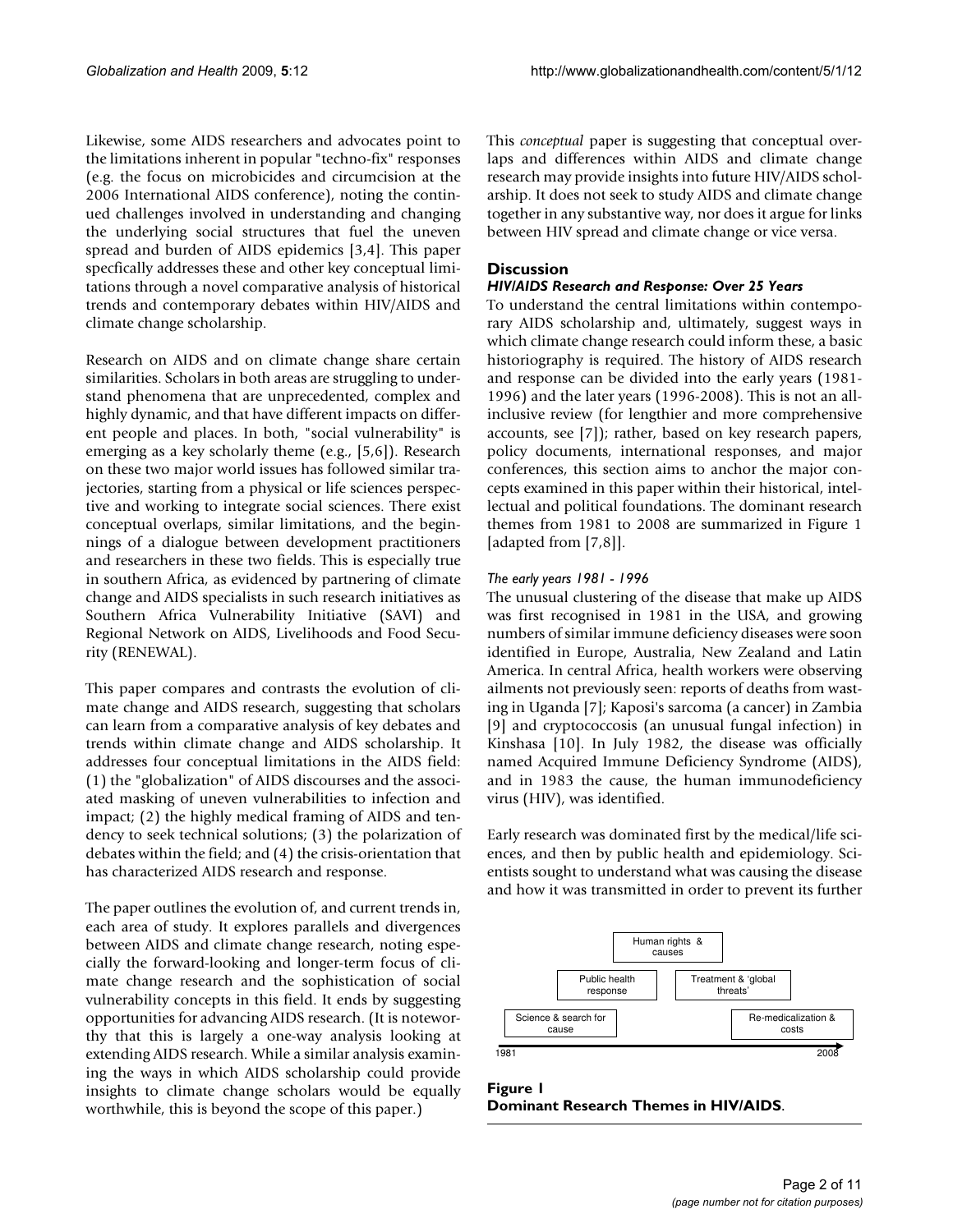spread, alleviate symptoms, prolong lives and, ultimately, eradicate the virus. Early responses were scientific and technical (and prevention-oriented): improving blood safety, providing condoms, encouraging safe injection practices, and searching for potential treatments and vaccines.

It quickly became apparent that medical/technical approaches were insufficient, as no cure or vaccine could be readily developed, and providing condoms did not lead to the widespread adoption of safer sexual practices. Thus, by the 1990s, AIDS research began to shift away from its initial medical, scientific and technical foundations: there was growing scholarly interest in the individual, social, and economic milieu that lead to vulnerability to HIV infection, and a recognition that social justice, poverty and equity issues were driving the uneven spread of the virus within and between communities and societies [11,12].

Among the pioneers of this shift was Dr. Jonathan Mann, head of the Global Programme on AIDS in the World Health Organisation (WHO). In 1986 he began deploying teams to developing countries, to start national AIDS programmes [13]. This was the first sign of international institutional focus on the social (and equity) dimensions of the epidemic. It is noteworthy, however, that outside of the WHO, AIDS was not yet placed on the agenda of any United Nations (UN) agencies; indeed, international responses between 1986 and 1996 were characterized by denial, underestimation, and over-simplification (i.e., conceptualizing HIV/AIDS solely as a medical issue)[14]. It was not until the end of this period that the work of Dr. Mann gained wider ascendancy, and social scientists, activists, and international advocates called heavily upon human rights approaches in understanding and responding to the epidemic (see Figure 1). Interestingly the recent WHO report on the social determinants of health reflects this thinking, which is ignored in HIV[15].

Thus the first 15 years of the epidemic may be summarised as follows:

- The first response, combining an epidemiology and public health perspective, aimed at understanding transmission, who was at risk, and how the spread could be prevented.
- Once the virus was identified, science sought treatments and biomedical answers. Alongside this were attempts to prevent the spread by promoting safer sex and injecting practices.
- By the end of the period, human rights approaches were gaining ascendancy; attention turned to *why* people are exposed to HIV. Despite growing numbers of

deaths, however, there was little focus on broader social and economic impacts.

# *The later years: 1996 - 2008*

By 1996, there were major changes in response to HIV/ AIDS, reflecting and reflected in much of the scholarship. There was a shift from the previous "science-epidemiology" focus to a proliferation of scholarship and institutional interest around understanding the social and economic dimensions of epidemics. The new UN agency charged with co-ordinating the response to the epidemic - UNAIDS - began operations in Geneva in 1996, acknowledging the need for comprehensive responses to AIDS epidemics, and recognizing that such multi-faceted (social, economic, behavioural, developmental, medical) responses reached beyond realm of "health."

This shift away from the medical/technical focus did not last long, however. The same year, at the XI International AIDS Conference in Vancouver, it was announced that effective new drugs to treat AIDS had become available. The result was a swell of interest in medical interventions; but with costs running at \$12000 per patient per year concerns around unequal and inequitable access emerged. By the XIII International AIDS Conference in Durban in 2000, these issues were squarely on the agendas of all involved in HIV/AIDS.

Responses to AIDS have since been dominated by new initiatives for making treatment accessible, especially in developing countries. This led to a re-medicalization of HIV/AIDS and increasing international pledging of resources (see Figure 1). The development of generic drugs meant the price of medicine had fallen to about \$100 per patient per year by 2008. In 2001, UN Secretary General, Kofi Annan called for spending on AIDS to be increased ten-fold in developing countries, the Global Fund for AIDS, TB and Malaria was established, and President George W. Bush pledged \$15 billion toward his Presidential Emergency Programme for AIDS Relief (PEP-FAR). In 1996 there was about \$300 million for HIV/AIDS in low and middle income countries; by 2008 this increased to \$13.7 billion[16]. Among this international mobilization, concerns for social drivers and underlying vulnerabilities were largely subsumed by renewed hope for medical solutions.

With the turn of the millennium, discourses around AIDS also became increasingly "globalized" (that is the impacts of AIDS in developing countries were deemed an issue of "global concern"). The globalization of AIDS discourses and the impetus for global response were further propelled by an international trend toward securitization and a language of "global threats". In 2000, United States vice president, Al Gore said: "it (HIV) threatens not just individual citizens, but the very institutions that define and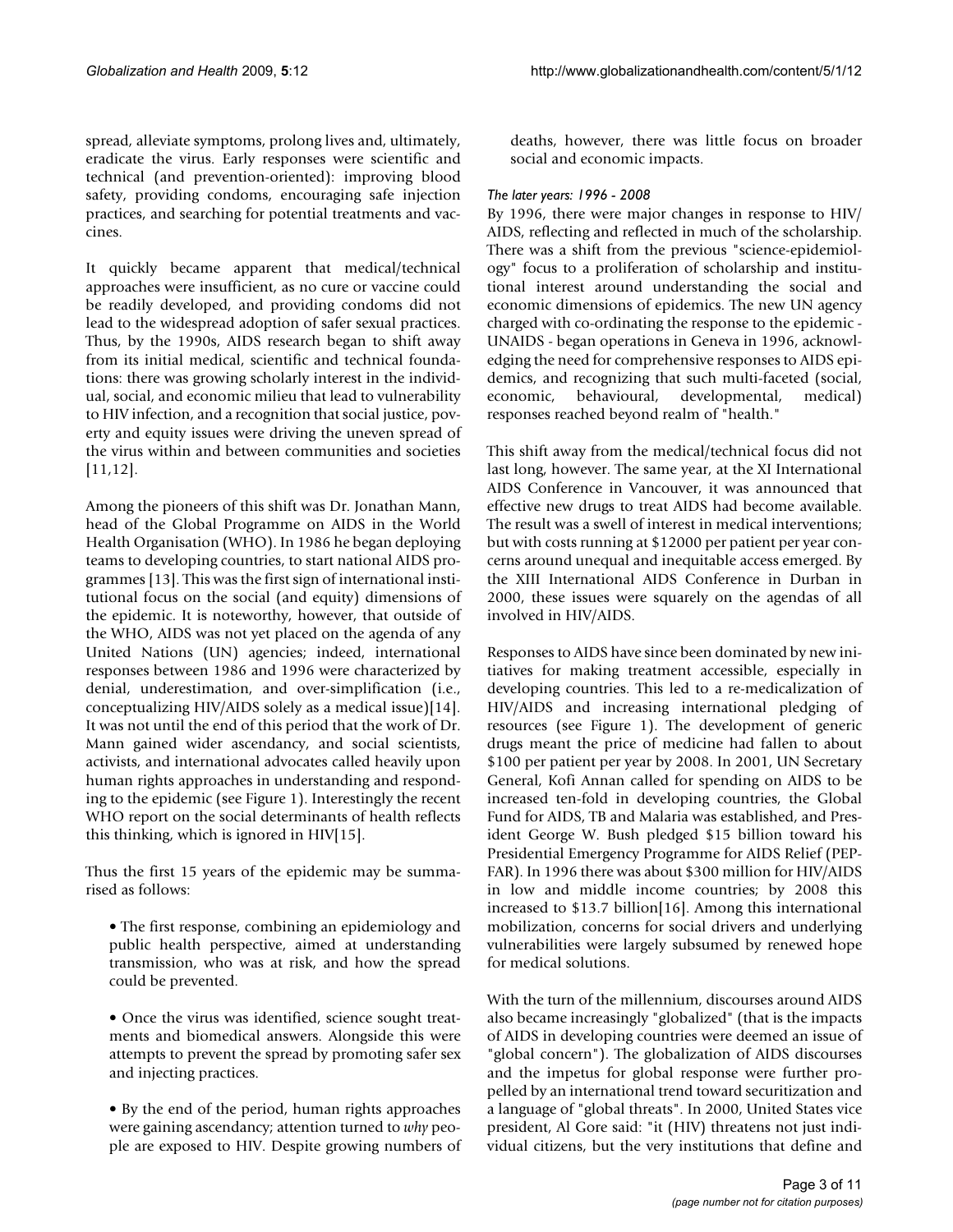defend the character of a society. ... It strikes at the military, and subverts the forces of order and peacekeeping." The US National Intelligence Council then produced its "The Global Infectious Disease Threat and Its Implications for the United States"[17]. Six months later, the UN Security Council passed Resolution 1308, stating: "the HIV/AIDS pandemic, if unchecked, may pose a risk to stability and security"[3].

Whether based in sound evidence or not, this dialogue marked an important shift in thinking about HIV/AIDS as an epidemic that could potentially have widespread implications among even the most affluent and powerful. Most recently, with the continued pledging of large sums of money, this "globalization" in the conceptualization of AIDS impacts and responses has extended into concerns over "global governance" (to be discussed further in the section that follows).

The hallmarks of the past 12 years were:

- Treatment became available and prices of drugs plummeted. With this, scholarly concerns with social drivers and underlying vulnerabilities were largely overtaken by enthusiasm for treatment and renewed hope in medical intervention.
- The level of resources grew rapidly and new global initiatives were announced.
- The language of security and threat to global order was used, resulting in a further globalization of AIDS response and discourse.
- However, the number of infections continued to rise, especially in southern Africa.

## *HIV/AIDS: Current Themes*

The particular orientation of AIDS response and scholarship outlined above has in turn prompted a multidimensional and vibrant field of research and scholarly debates. Four current trends are outlined below; these will be revisited at the end of the paper in order to suggest future directions for AIDS research.

# *Theme 1: Tendency toward "globalized" discourses*

As discussed above, in HIV/AIDS arenas, discourses have become "globalized". This manifests in the language of "global threats" which is still used (e.g., the 2006 AIDS, Security and Conflict Initiative (ASCI)). Issues of "global governance" have become central as large sums of money are pledged. Moreover, in AIDS research the "globalized" language is clearly captured in a shift that took place in the 1990's - the majority of international organizations shifted gear from an earlier focus on isolated "epidemics"

(be they among homosexual, intravenous drug users or African populations) toward concerns for the "global AIDS *pan*demic". This globalized discourse, however, misses the differentiated nature of both the spread of the epidemic and its impact. There remains a tension faced by those working in the field of AIDS: finding a balance between overstating the case (and potentially homogenizing what is a very uneven and differentiated 'threat') and the risk of understating it (or limiting who feels compelled to take responsibility) and risking getting fewer resources [18].

# *Theme 2: Re-medicalisation and scientisation*

Also discussed above, with the development of effective treatments in the mid-1990s, the tendency towards a (re) medicalisation of the epidemic gained momentum. This was further propelled by the decline in drug prices and the increased flow of resources. Besides the initial focus on antiretroviral treatment (ARV), the re-medicalization of AIDS research and response saw renewed hope placed on other potential medical and technological "solutions", such as vaccines, microbicides and circumcision. Although there has been continual expectation of breakthroughs, there are still no solutions. Resources keep on being poured into scientific/medical research through new avenues such as the International AIDS Vaccine Initiative and by the new philanthropies such as the Gates Foundation marking an overwhelming international desire for a scientific or technological "fix" to HIV/AIDS.

## *Theme 3: The polarization of debates*

Throughout the history of AIDS research and response, there has been a tendency toward polarized debates, depicted by a series of "either-or" framing of responses (i.e. debating the need for treatment *versus* prevention, as has happened among multilateral institutions, or the need for drugs *versus* nutrition, as has been the case in many African contexts, most notably in South Africa [19]). In addition, among an international contingent of "dissident" scientists and politicians, there has been a questioning of both the data collected on HIV/AIDS and the science itself [20].

## *Theme 4: Focus on crisis intervention*

The evolving response of the AIDS field has focussed on intervening in developing crises. As new clusters of diseases emerged, the emphasis was on understanding the epidemiology and biology. As the syndrome began to spread, prevention and behaviour came into focus. As issues of equity and discrimination emerged, human rights were placed on the agenda. As treatment became available, discussion around costing, access and patenting grew. Most recently, as the magnitude of illness and death in parts of Africa is beginning to have society-wide effects, attention is turning toward understanding impacts. The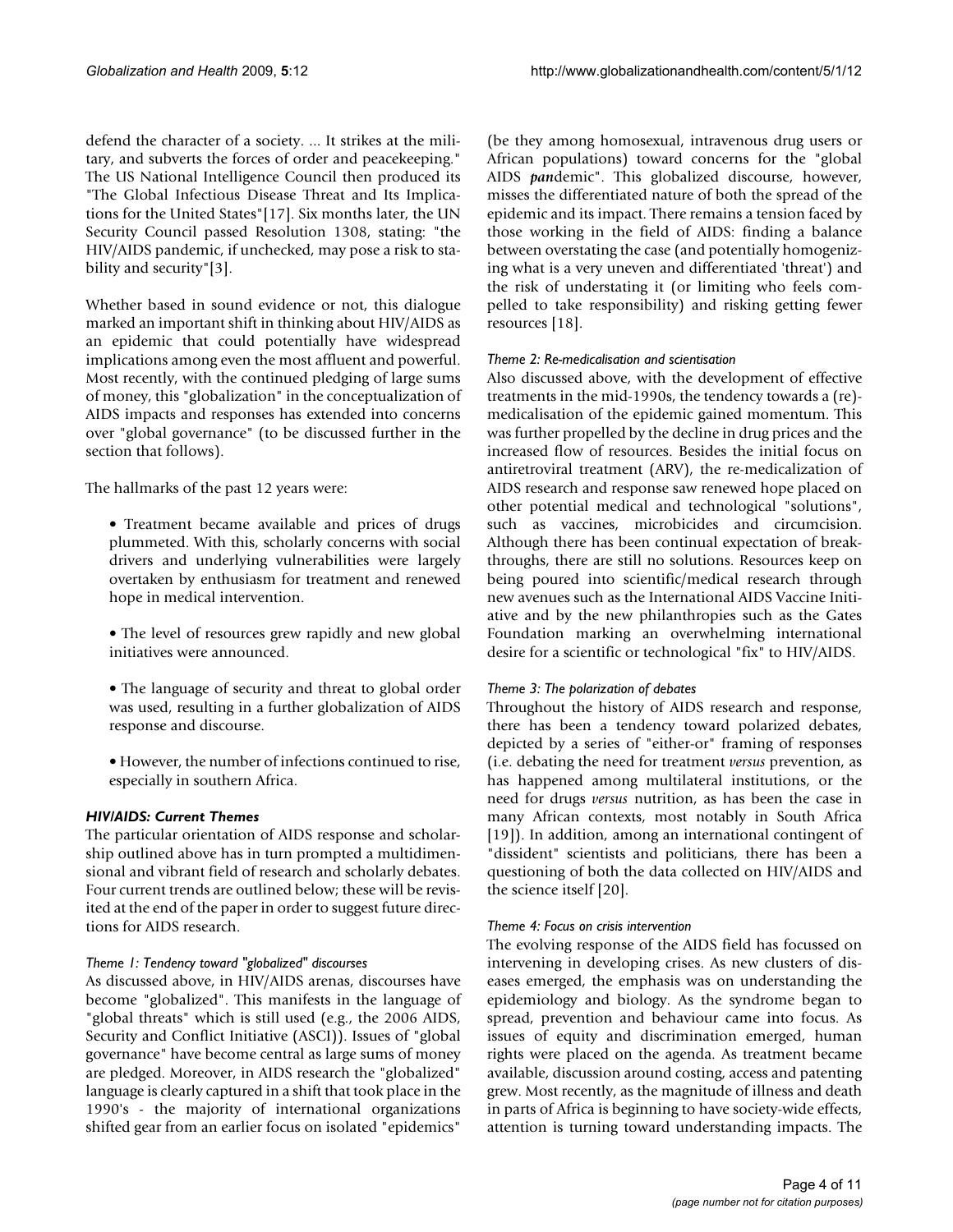overarching trend is that AIDS research been reactive, historically - it has focused predominantly on crisis intervention, not on understanding the complex and placespecific drivers of infection and impacts. Notable exceptions include Campbell and Stillwaggon [21,22].

Despite this tendency, some scholars have identified AIDS as a "long-wave event" recognizing that AIDS epidemics can take over 100 years to work through society[23]. Thus, impacts from the current epidemic will last decades. The notion that AIDS is a long-wave event and the conceptual implications of this for social vulnerability research will be discussed in subsequent sections.

## *An Evolution of Climate Change Research*

Climate change research has also matured considerably over the past 27 years, although until very recently there have been limited interactions between climate change and HIV/AIDS communities. This section provides an overview of key concepts that have framed climate change research. The existence of anthropogenic climate change is now well established (for example, see [24,25]) thus we do not attempt to summarize this research here. Instead, we purposefully review the evolution of four major themes within climate change research.

The creation of an international agency to address climate change occurred about eight years, prior to the creation of UNAIDS. With growing evidence that human activities were altering the Earth's climate throughout the 1980s, the Intergovernmental Panel on Climate Change (IPCC) was created in 1988 by the World Meteorological Organization (WMO) and the United Nations Environment Program (UNEP) with the mandate to assess scientific, technical and socio-economic information. IPCC is employed in this paper as a window into climatic change research; its four assessments, in 1990, 1995, 2001 and 2007, provide an effective mirror of research trends in this field [24,26-30]. Note that although IPCC is highly influential in both research and policy (e.g., has been coawarded the Nobel Peace Prize), and although it employs a meticulous peer review process (David Suzuki Foundation[31]), its assessments remain controversial among some scientists [32,33]. Nevertheless, given the comprehensiveness of the IPCC assessment process (one for which there is no parallel within AIDS research), we have selected to draw heavily on this in our review of climatic change research; this is not intended as a commentary on IPCC as an institution or on its major findings.

Figure 2[34,35] summarizes the progression of key themes within the four IPCC reports. As this schematic indicates, the IPCC has always adopted a forward-looking approach; understanding the potential impacts of *future* climate change has been a central theme since 1989.



Based on Four Assessment Reports: IPCC

#### Figure 2 **Trends in Climatic Change Research**. 1989, 1995, 2001, 2007.

Figure 2 also indicates that, as with the HIV/AIDS field, the IPCC's foundations are based in science, in this case physical climatic sciences including the reconstruction of past climates, the understanding of current climates, and the projection of future climates. The first two reports were dominated by climate sciences, reflected in the rapid evolution of broad-scale modelling throughout the 1980s and 1990s.

Although social science contributions lagged behind the development of the physical sciences, there has been a proliferation of this research recently. In the first two IPCC reports, the social sciences focused on climate *mitigation* options - looking at how to reduce greenhouse gas (GHG) emissions or recapture and sequester carbon generated by human activities[36]. By the mid-1990s, research into climate change *impacts* (i.e., how climate change is affecting and will affect different communities) and *human adaptation* (i.e., how people are able to respond to various stresses in their environments) was underway. The uncertainties associated with future impacts on a wide range of economic activities were featured in the 1989 report, while the technical feasibility of both mitigation (reducing/limiting greenhouse gases (GHG)); and adaptation (finding ways to reduce potential impacts through technical means or by changing where and how certain communities live), only began to emerge by 1995.

Since the mid-1990s, multiple calls to refocus social science contributions have sparked considerable research, especially in the areas of equity [37,38] and social vulnerability [5,39]. Equity issues have emerged in at least two related ways: first, attention to achieving more fair representation within the science communities participating in climate change research (so that research coming out of non-Western institutions are given voice in international assessments); second, increasing awareness about the dis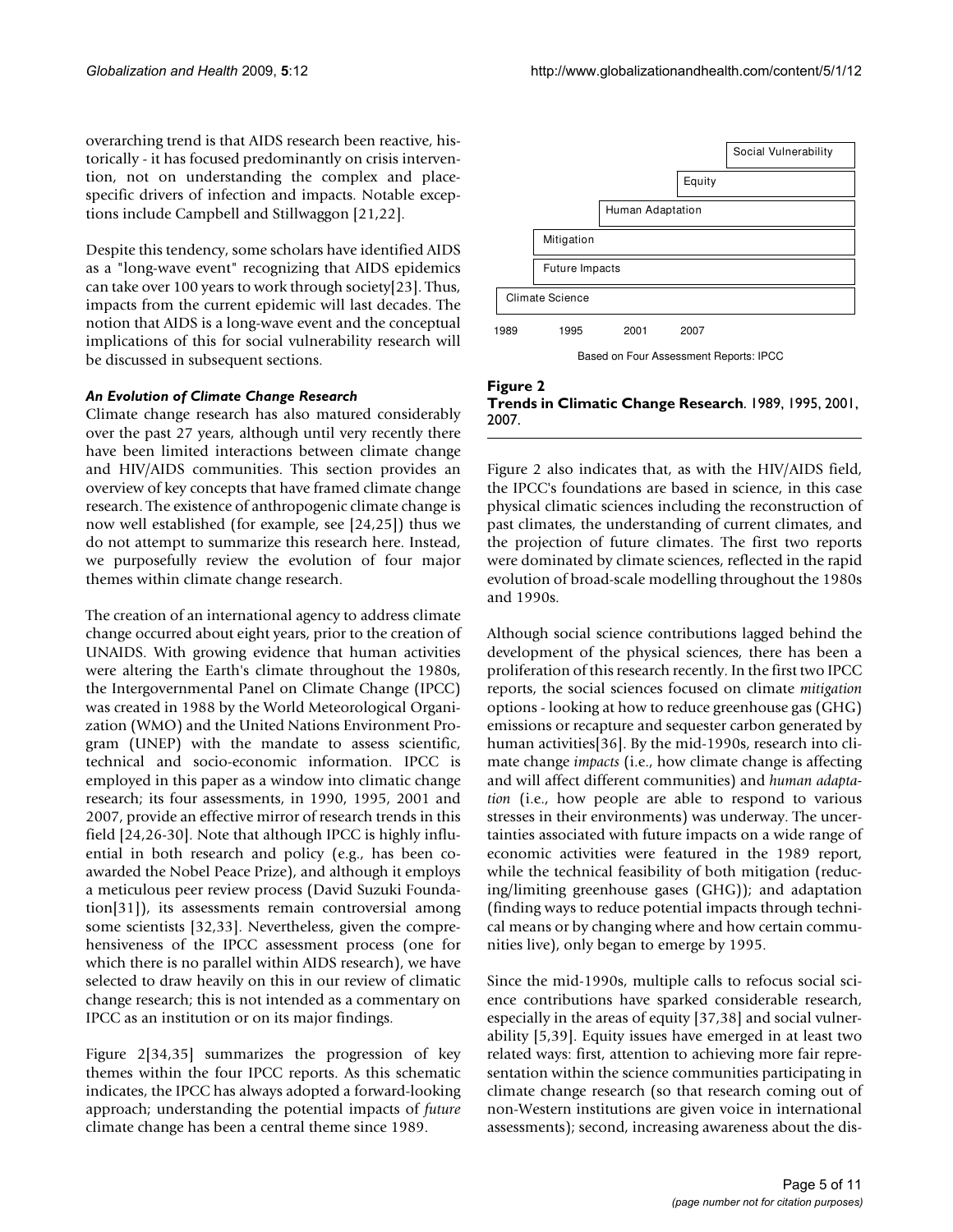location between countries which are contributing to climate change and countries that will be adversely impacted [40-42].

These trends within the IPCC has directly contributed to the growing awareness that those most responsible for causing climate change are not the ones who are most likely to bear the greatest negative consequences. Indeed, a key finding from the Small Island States chapter in 2001 was as follows: "The small island states account for less than 1% of global GHG emissions but are among the most vulnerable of locations to the potential adverse impacts of climatic change and sea-level rise" [41].

With growing concerns around the inequitable distribution of potential impacts, came the need to better understand what makes certain groups and places particularly vulnerable and determines how effectively they respond to potential stresses. While the underlying (and uneven) social, economic, political and geographical factors driving what has become known as "social vulnerability" were virtually absent from the first two IPCC assessments, this has now emerged as a central issue in the field. This is reflected in a number of ways: the recent chapter title, *Climate Change Impacts, Adaptation and Vulnerability* [29]; each regional chapter in the third assessment included a vulnerability subsection; and the third report concluded with a chapter on *Vulnerability to Climate Change and Reasons for Concern* [43].

Vulnerability is defined in the third assessment as "the degree to which a system is susceptible to, or unable to cope with, adverse effects of climatic change" [44] In the most recent report, social vulnerability concepts are expanded - vulnerability is understood to be exacerbated by the presence of other stresses (such as entrenched poverty and weak governance) and to be affected by the extent to which future development efforts are equity-oriented, sustainable and culturally-sensitive [45]. The most recent report concluded that poorer communities (some of which are more dependent on climate-sensitive resources such as local water and food supplies) tend to have limited adaptive capacities, and therefore are disproportionately vulnerable [29].

Although contemporary climate change science has not abandoned its physical science roots, it has clearly begun to recognize that a full understanding of climate change requires careful consideration of the interaction of human and climate systems. Nevertheless, even with growing attention to equity and social vulnerability in the research arena, the trend in climate change response continues to lean toward technological solutions. The section in the most recent report entitled *Mitigation of Climate Change* [30] focused on the application of existing technologies -

potential "techno-fixes" like switching from coal-fired power to renewable energy sources, improving energy efficiency in buildings, and introducing more effective economic incentives to support mitigation efforts. Full-out reduction in consuming fossil fuels, particularly among affluent communities, remains rather silenced in current discussions.

Moreover, the "globalness" of climate change - the globalscale nature of the science and the discourses of globalscale threats - was a major factor leading to IPCC's creation in 1989 and remained a primary concern in 2007. This is evident in the most recent report, which assesses the extent to which "impacts may change at larger increases in global mean temperature," focusing on *worldwide* impacts that may occur as *average* temperatures rise [46]. By focusing on "the global", however, the chapter follows much of the popular and academic climate change discourse: it obscures the regional variability that is expected to characterize future changes in climate as well as the unevenness in response capacities across and within nations. Climate change is a global phenomenon, but the preoccupation with this perspective diverts attention away from the unevenness in GHG emissions and the social and political inequities that undermine the response capacities of the most vulnerable communities and regions.

In summary, the research is based on science; and climate change research has always been forward-looking. Early social science contributions focused on mitigating (preventing) climate change itself, while understanding how communities might adapt to change took longer to come onto the agenda (at times with some polarization between these positions); in both cases, recourse to "techno-fix" solutions continues to dominate. Several new issues have emerged over the past decade with the most notable being:

• Understanding the *uneven* capacities of human systems to adapt to climate change, and recognizing North-South *equity* issues; and

• Focusing on understanding and addressing underlying social *vulnerabilities* that put some individuals and communities in "harm's way".

## *Climate Change: Current Themes*

Some commonalities and differences between climate change and HIV/AIDS scholarship clearly begin to emerge from the above discussion. Before turning specifically to an examination of these, this section highlights four current themes within the climate change field. As in the discussion around HIV/AIDS, we will revisit these themes in the analysis and conclusion sections of this paper.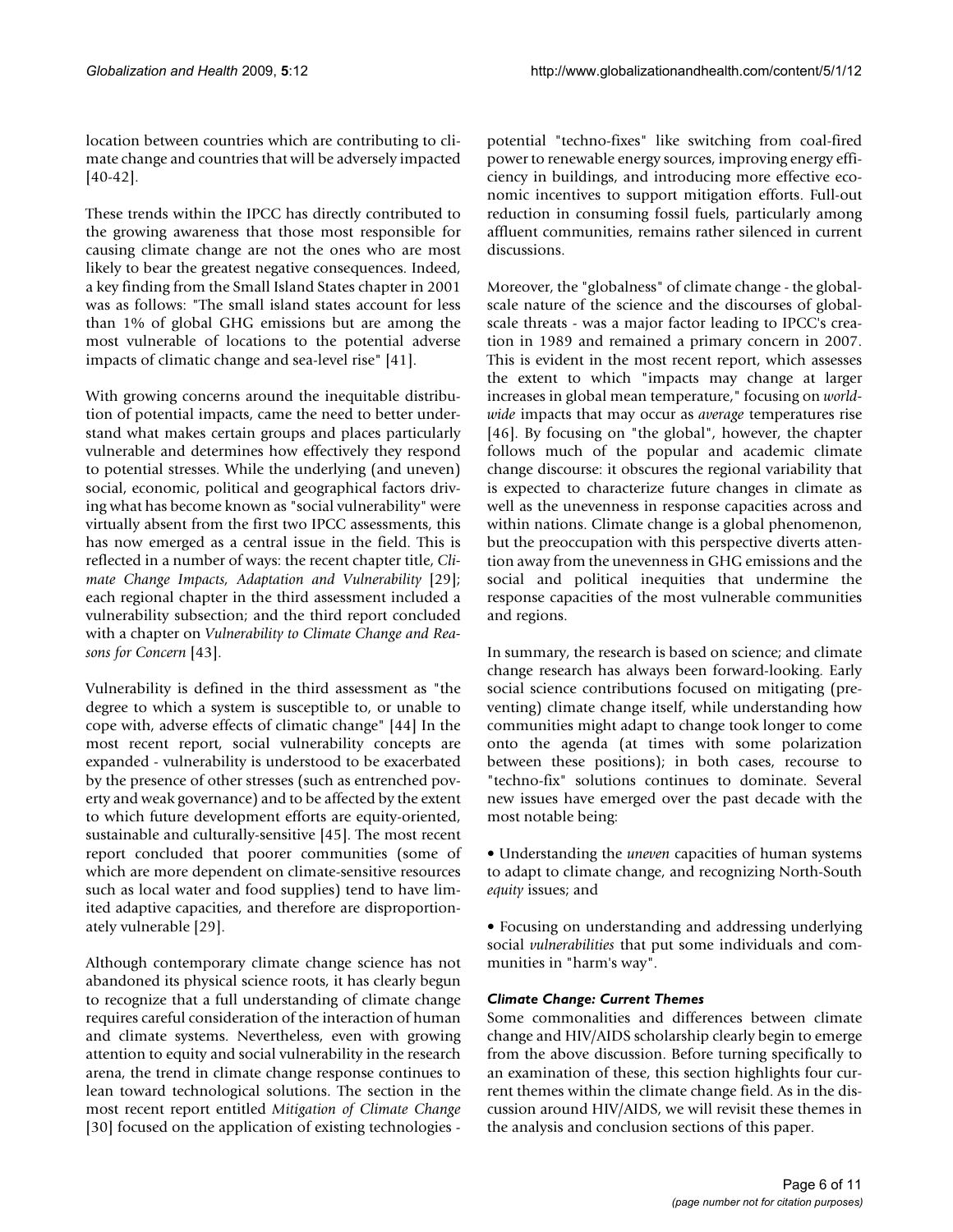#### *Theme 1: Science and uncertainty*

The uncertainty inherent in understanding climate change has important research, response and political implications. Given the complexities involved, it is unreasonable to expect firm predictions of future climates and climatesociety relationships. It is in this context that climate change research is gradually placing more emphasis on living with uncertainty. For example, there has been a proliferation of "scenario" exercises designed to articulate future uncertainties about how human activities will alter GHG emissions and climate regimes [47]. Among a small but growing group of researchers, there has also been emphasis on understanding vulnerabilities to environmental changes broadly, and on intervening to reduce these vulnerabilities now, regardless of debates around future climate scenarios [48].

The uncertainty around climate change has also been used towards political ends - deploying it as a delaying or diversionary tactic to deter response efforts. This "denialism", not unlike the AIDS denialism discussed earlier (i.e., recourse to data debates and pseudo-scientific "evidence" that HIV does not cause AIDS), includes well-constructed arguments denying human activities are contributing climate change, as well as calls for more science to determine the extent to which the climate change reflects natural or human-induced variability. Denialism invariably commences with reference to the Earth's climate as dynamic (i.e., that it has alternated between warm and cool periods for over 500,000 years) and suggests that climate science is in need of further development [32,33,49]. While denialism is steadily losing ground, it does continue to exist and is often employed to protect large emitters of GHGs.

## *Theme 2: "Global" versus "local" and equity perspectives*

The "globalness" of climate change lies at the heart of the issue: even more so than HIV/AIDS, climate change is overwhelmingly framed as a "global threat." The prevailing belief that no one will escape its consequences has indeed prompted many affluent leaders to take action. Climate change is clearly a global issue requiring global solutions. Much like in the AIDS field, however, the continued globalized discourses around climate change stand in contrast to, and can even serve to mask, the uneven and inequitable vulnerabilities that are emerging as key concerns.

#### *Theme 3: Leaning toward technical interventions*

Much of the social science-based research has focused on either reducing GHG emissions or sequestering atmospheric carbon in order to reduce the magnitude of future climate changes. Technical interventions such as carbon trading schemes, incentives to encourage a more efficient use of fossil fuels, and switching to non-carbon fuels have been thoroughly researched and are routinely included as key components in climate change programs.

Attempts to alter human behaviours which underly the problem (e.g., urban North Americans driving large vehicles and other overly consumptive indulgences), or to enhance communities' capacities to adapt to climate change (e.g., by finding strategies to make them less dependent on fragile, resource-dependent economies), have received less attention and are more controversial from a public policy perspective. As discussed in the HIV/ AIDS field, technical solutions continue to dominate; however, attempts to bridge what has been a polarization between mitigation (ie technical solutions) and adaption (ie social solutions) is giving way to a more balanced approach which does not pit mitigation against adaptation.

## *Theme 4: Focus on the future*

As discussed above, climate change research has traditionally been framed in a forward-looking context (and here we are beginning to see a departure from the crisis-orientation that has characterized HIV/AIDS research and response). For example, paleoclimatology investigates past climates, but it is routinely framed as basic research into Earth system processes which provides a window into future climates. In addition, the use of scenarios to depict a range of futures has been and continues to be standard practice in climate change research and recognizes human activities are bound to change to many stimuli.

Moreover, more recent social vulnerability research attempts to understand what present-day conditions cause certain people to be hardest hit by environmental changes and to be the least able to respond to these stresses. This too is forward-looking, in that it aims to find ways to prevent future climate change impacts by reducing present-day vulnerabilties.

## **Conclusion**

#### *Summary and Ways Forward: Parallels, Divergences and Directions*

The above discussion reveals a number of the parallels and divergences in how researchers and practitioners have responded to and conceptualized HIV/AIDS and climate change. In this final section, we will explicitly summarize these key parallels and divergences, and then extend these points so as to suggest future conceptual directions for AIDS research.

## *Conceptual parallels: summarizing three key trends*

Three parallel conceptual trends in HIV/AIDS and climate change research are pivotal for understanding current conceptual limitations in the AIDS field. The first is the tendency toward globalized discourses in both areas, which have often masked the differentiated risks and responsibilities associated with both HIV/AIDS epidemics and human-induced climate change. In the AIDS field, the shift to globalized language took place in the late 1990s,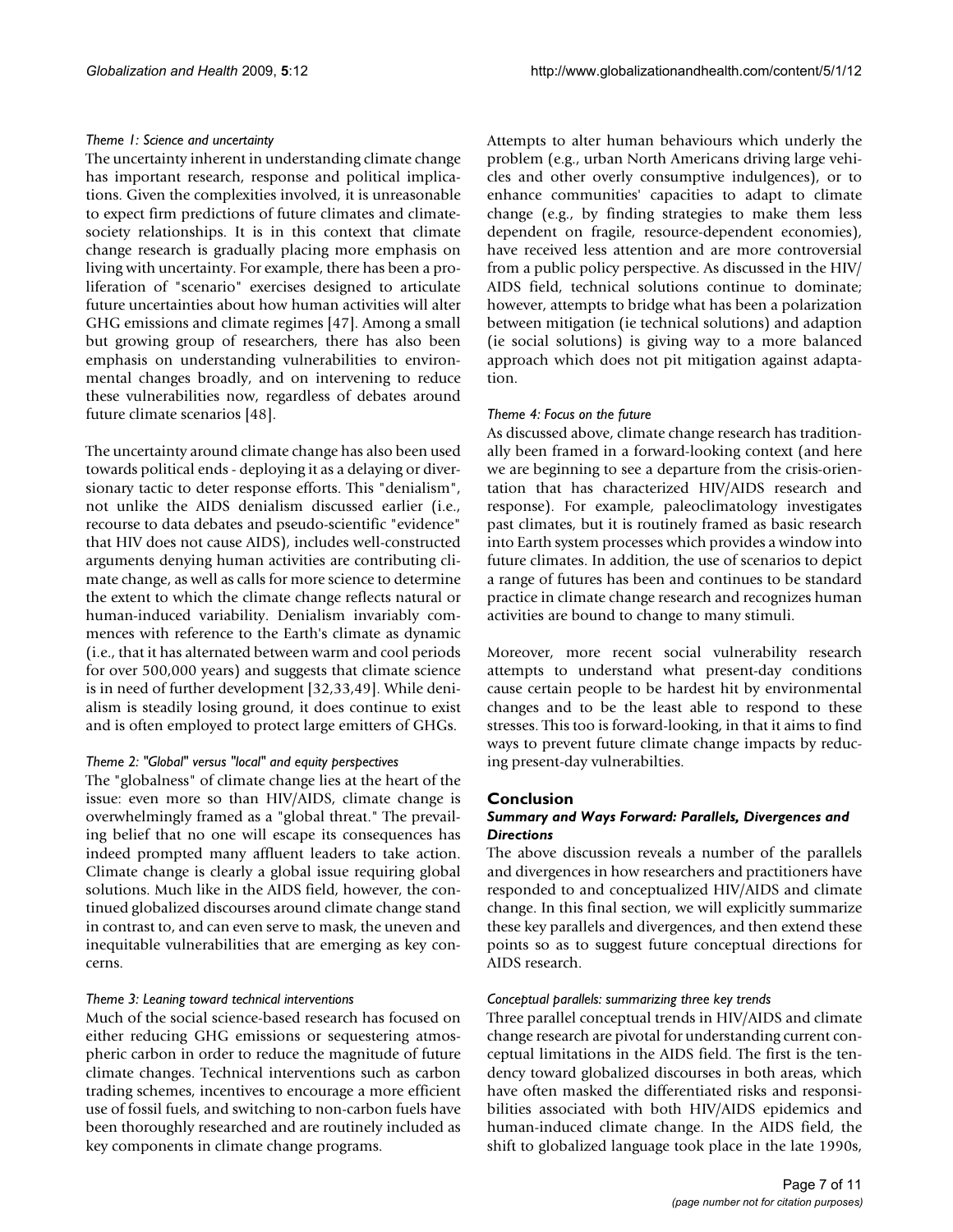coinciding with the ascendancy of "global threats" and security discourses. While this "globalization" of AIDS discourses served to mobilize international actors, it also functioned to minimize massive inequalities in vulnerabilities within and between countries and communities. As Marais notes with respect to AIDS, *"*In this fanciful world, we're somehow all bobbing in 'the same boat', if not exactly equally than all equally-at-peril..." [1] The reality, however, is that AIDS is not really a 'global' problem at least uniformly so. He illustrates stark inequalities in who is most vulnerable and who will be most impacted within the South African context, and he notes that these inequalities increase manyfold when considering HIV/ AIDS at an international level.

In the climate change arena, we have seen the tendency to frame the 'threats' in a similarly homogenizing way. Reference to the Earth as a unified system reinforces similar images of "all bobbing in the same boat." [50]. As in the AIDS arena, such a globalized discourse does assist in mobilizing international audiences, however, negative consequences of climate change are not, and will not be, even, and the problem, again, is that the heavy focus on the "globalness" can mask these very uneven vulnerabilities.

The second important parallel is that both AIDS and climate change research have developed from scientific perspectives: AIDS from life sciences, virology and epidemiology; and climate change from Earth and paleoclimatic sciences. In both cases, this leaning and continued emphasis (or reinvigoration, as in the case of AIDS) has resulted in tendencies to de-politicize the issues and focus on scientific or technical solutions. Just as focussing on vaccines, circumcision, and microbicides does not delve into the very difficult task of social change that will undoubtedly be required to curb the spread of HIV and mitigate the impacts of AIDS, carbon trading, alternative energy schemes, and projects to fortify dams are all part of a comprehensive response to climate change but still overlook the key question: who is consuming and who will pay the price? In both the climate change and AIDS arenas, there is a tendency to avoid tackling vested interests (such as removing power from oil lobbies) and difficult issues (such as gender inequalities and sexual violence).

The third parallel trend is the issue of "denialism". "Data debates" and "denialism" have taken place in both arenas: around AIDS, debates (especially in southern African contexts where epidemics are most widespread) have often focussed on scrutinizing prevalence levels, questioning the causes of AIDS, and being skeptical of the utility of ARVs; in the climate change arena, there has been ongoing debate as to the amount of change attributable to "natural" and "human-induced" causes, as well as skepticism that fossil fuel burning is at the core of the pending problem. It is difficult to understand why this "denialism" has taken place, though perhaps the unprecendented and uncertain nature of both phenomena, alongside not knowing what to do and attempting to protect the status quo, is partially to blame. The result has been a polarization within the debates in both fields, which distracts from the underlying issues and the associated inequities, and thus hinders mobilization for change that will improve the circumstances of those most vulnerable.

To summarize, three key parallel trends within AIDS and climate change research include: (1) the tendency toward globalized discourses and the masking of uneven vulnerabilities; (2) the dominance of scientific perspectives and continued grasping for "techno-fixes"; and (3) the polarized debates and resulting diversion away from equitable and comprehensive responses. Together, examining these parallels begin to elucidate why the task of understanding the *root causes* of the *uneven* impacts of AIDS (and of climate change) has not been (or has failed to remain) at the forefront of dominant research or development agendas. This analysis begins to shed light on one of the central conceptual limitations addressed in this paper and thus highlights ways in which scholars and practitioners in the AIDS field might begin to reorient their approaches - prioritizing the underlying, place- and time-specific drivers of uneven vulnerabilties.

## *An extended look at one divergence: toward a forward-looking vulnerability approach in AIDS research*

There are also some obvious differences in the evolution of the AIDS and climate change fields. The key divergence discussed in this paper offers an important way AIDS scholars could learn from the work of their climate change colleagues. This major difference can be summarized as follows: while climate change research has always been forward-looking, attempting to predict and prevent future impacts, AIDS research has tended to be crisis-oriented, focusing on understanding impacts as they happened.

AIDS research and response has followed the evolution of the disease and the epidemic. The key issues changed as the epidemic spread and treatment became available. This approach is retroactive - researchers, health care professionals and policy makers look backward to understand, and in some cases intervene in, AIDS impacts. Climate change research, by contrast, has focused on reducing future impacts. This has meant not only modeling predicted climate changes, but within a smaller cluster of the most recent social science research, moving beyond this to understanding present-day vulnerabilities in order to help vulnerable groups respond to future stresses [51,52].

This forward-looking vulnerability approach is at the crux of the conceptual reorientation advocated in this paper. Growing in popularity among social scientists in the cli-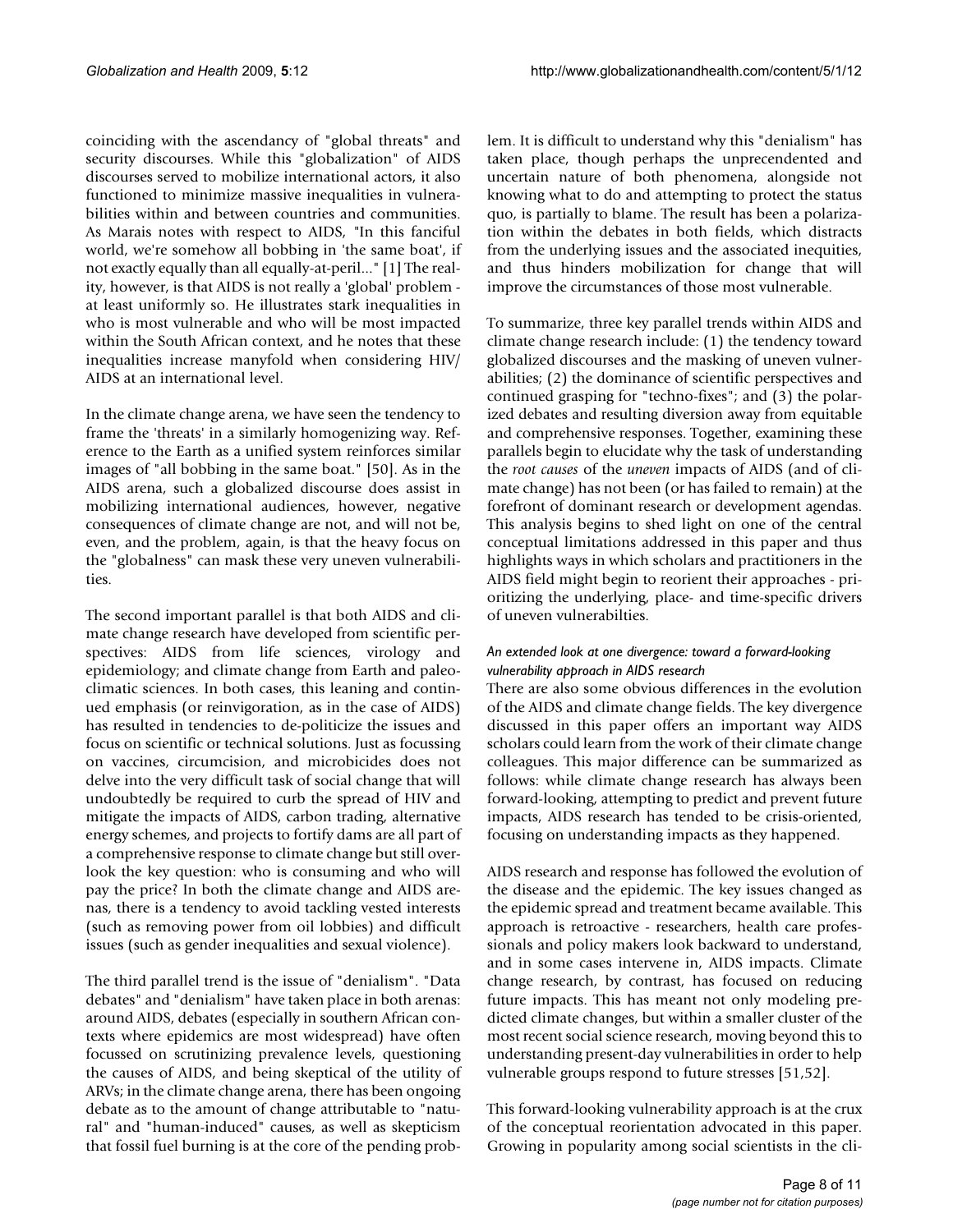mate change field, the approach places emphasis on understanding the specific social, economic, political and geographical factors that currently make some people and groups vulnerable to any new shock or stress in their environment, including, but not limited to those caused by present-day and future climate change. It recognizes these vulnerabilities as exisiting now, before the worst of predicted climate change has hit; as Kelly and Adger [48] explain, "the vulnerability of any individual or social grouping ... is determined primarily by their existent state... rather than by what may or may not happen in the future". These existing vulnerabilities therefore afford places to intervene, regardless of knowing with certainty how much sea level will rise or where storms will surge. This approach strives to be preventative, bypassing polarized debates over future impacts - it also speaks precisely to the limitation outlined above, seeking to understand drivers of uneven vulnerabilities. A lesson for AIDS researchers thus emerges: vulnerabilities to HIV infection and AIDS impacts exist *now*, before AIDS epidemics have fully run their course; thus, understanding these existing context-specific vulnerabilities gives opportunities to intervene in *proactive* ways.

Some, but only very few, AIDS scholars have stressed this need for proactive and preventive measures to understand and mitigate potential future impacts [53,54]. As indicated earlier, the important temporal dimension of HIV/ AIDS has been highlighted by scholars describing the "long-wave" nature of epidemics (See Figure 3). The three curves depicted in Figure 3[3] indicate that in any generalized AIDS epidemic (such as those spreading through southern and eastern Africa), time lags can be expected between the points at which: (a) infection levels begin to climb, (b) there is an epidemic of people exhibiting symptoms of full-blown AIDS, and (c) society-wide impacts such as orphaning can be measured. This is because HIV



**Figure 3 Emerging Challenges for AIDS Research**. Prevalence, Time.

takes several years to progress from causing asymptomatic infection, to manifesting in acute illness, to killing its host. Thus, this conceptualization recognizes the need to look forward: given the high levels of HIV infection in parts of the world, AIDS, like climate change, will have effects well into the future.

However, the projection depicted in Figure 3 does not capture the four key points highlighted on this illustration and emphasized throughout this paper: (1) the inequities inherent in AIDS impacts (this projection does not show differentiation in impact within or between societies); (2) the root causes of vulnerabilities to any of the three curves; (3) where or how to intervene (are efforts best placed on preventing HIV spread, lengthening times between infection and illness through treatment, attempting to mitigate impacts, or some combination of these, often polarized, strategies); or (4) what actions will alter future trajectories (they should not be considered fixed or unchangeable). Thus, while the projection reveals the start of an important shift toward forward-looking AIDS research, taken alongside certain insights from the climate change arena, it also represents and reinforces emerging and continued challenges in the AIDS field.

# *Conclusion: key challenges for AIDS research*

This paper was premised upon the notion that examining certain key parallels and divergences within and among AIDS and climate change research and response could offer new insights for AIDS scholarship. The overarching question must now be addressed: what can we really learn from how scholars have grappled with climate change and AIDS, and what does this mean for AIDS scholarship?

The four key themes highlighted above, and examined throughout the discussion, are central to answering this question:

1. We have seen parallels in the globalized framing of both HIV/AIDS and climate change. Yet, it is clear that AIDS epidemics (as well as climate change impacts) are uneven and differentiated. Nuance is needed: one approach could therefore be to frame HIV/AIDS epidemics in terms of their unevenness (probing the questions of who is most vulnerable, who is most affected, who is most able to respond, and why), while at the same time recognizing that it is in part *because of this unevenness* (not because of some "real" or otherwise phantom security threat) that a global response is appropriate.

2. We have also seen a re-medicalization in the AIDS field, with a focus on treatment, resources and techno-fixes. This discussion hence suggests that AIDS scholars take back on board social justice approaches, which were more prominent a decade ago but have since been pushed to the margins of the field. This does not mean moving away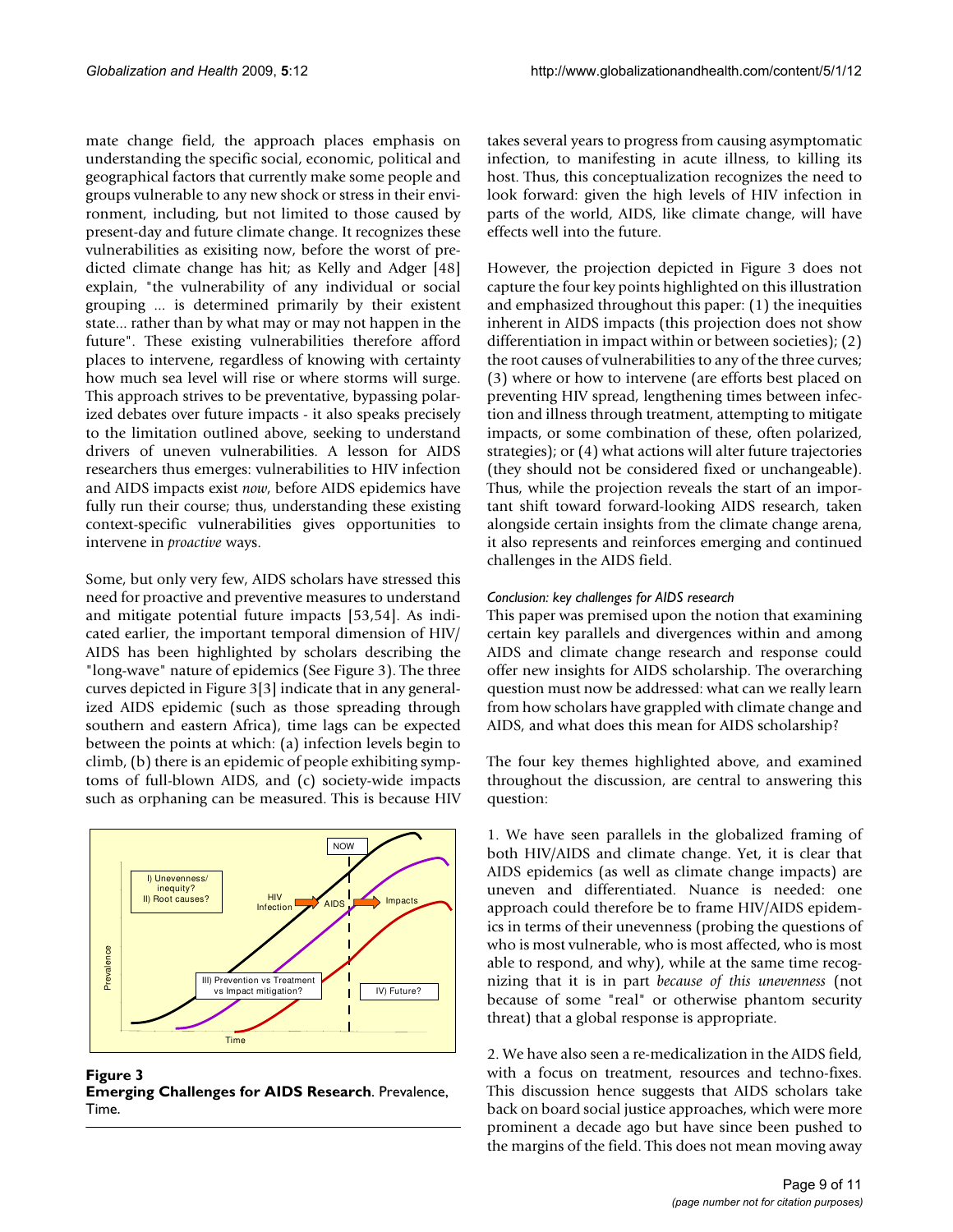from treatment, as treatment is also a social justice issue (particularly where access is concerned), and certainly medical interventions will need to be part of any comprehensive response. Rather, drawing on the work of colleagues in the climate change arena, this analysis suggests looking at *what causes inequalities* in infection levels, capacity for response, impacts *and* access to treatment.

3. In both areas we have seen polarization and data debates. Clearly in the AIDS field there is a need to move beyond treatment versus prevention and other such "either-or" debates. What underlying issues cut across unequal access to treatment, risk of infection *and* likelihood of bearing impacts? Can we intervene in underlying drivers common in all of these areas? Perhaps some of these crosscutting root causes are gender inequalities, social marginalization or livelihood insecurity? How are such root causes unique to specific places or similar across different communities? These complex questions pose a major challenge to social scientists in the field, but are crucial to consider in order to devise and implement effective and comprehensive responses.

4. Finally, one central lesson AIDS scholars can take from the climate change literature is a reorientation in the way they think about vulnerability and impact. As in recent social vulnerability research, it would make sense to push for an AIDS agenda that looks forward - an agenda that seeks to understand present-day vulnerabilities in order to reduce future impacts, in a *preventive* rather than reactive way. We note AIDS epidemics have not yet run their course, and thus impacts will inevitably continue to unfold to decades; the magnitude and distribution of these future impacts depend, however, on existing vulnerabilities; and although major social and structural changes will almost certainly be required, these vulnerabilities can be reduced now in order to reduce or prevent hardships.

By examining the conceptual similarities and differences within AIDS and climate change research, this paper has provided challenges toward an emerging AIDS research agenda. Many of the challenges facing the AIDS field are not dissimilar to those scholars are grappling with elsewhere. Indeed, there are opportunities to learn from climate change research, as we have demonstrated. There is a need to move beyond what often is constructed as "issues-based" silos to examine barriers within social inquiry more broadly.

## **Abbreviations**

AIDS: Acquired Immune Deficiency Syndrome; ASCI: AIDS, Security and Conflict Initiative; ARV: Antiretroviral Treatment; GHG: Greenhouse gas; HIV: Human Imunodeficiency Virus; IPCC: Intergovernmental Panel on Climate Change; PEPFAR: Presidential Emergency Programme for AIDS Relief; RENEWAL: Regional Network on AIDS, Livelihoods and Food Security; SAVI: Southern Africa Vulnerability Initiative; UN: United Nations; UNAIDS: Joint United Nations Programme on HIV/AIDS; UNEP: United Nations Environment Program; WHO: World Health Organisation; WMO: World Meteorological Organization.

# **Competing interests**

The authors declare that they have no competing interests.

## **Authors' contributions**

MC conceived of this paper and engaged MB and AW in dialogue around their respective fields, climate change and HIV/AIDS. MC outlined the study in a presentation format; MB and AW contributed feedback and substantive intellectual input; and MC presented this preliminary version at the 2006 International AIDS Conference in Toronto, Canada. MC then drafted the manuscript; AW contributed to sections pertaining to HIV/AIDS; MB contributed to climatic change sections. All authors edited and proofread the final manuscript.

#### **Acknowledgements**

MC wishes to acknowledge the PE Trudeau Foundation and the Social Sciences and Humanities Research Council of Canada, MB acknowledges the support of Carleton University, and AW acknowledges the support of the University of KwaZulu-Natal, and the DFID Addressing the Balance of Burden of AIDS Research Partners Consortium for support during the preparation of this manuscript. None of these institutions have in any way shaped the process of devising, writing, or submitting this piece.

#### **References**

- 1. Marais H: *Buckling: the Impact of AIDS in South Africa* Pretoria: University of Pretoria; 2005.
- 2. Chazan M: **Seven deadly assumptions: the implication of HIV/ AIDS among grandmothers in South Africa and beyond.** *Ageing and Society* 2008, **28:**935-958.
- 3. Whiteside A: *A Very Short Introduction to HIV/AIDS* Oxford: Oxford University Press; 2008.
- 4. Quinlan T: **Circumcision is not the solution in HIV/AIDS battle.** *Sunday Times (South Africa)* 2007.
- 5. Adger N: **Vulnerability.** *Global Environmental Change* 2006, **16:**268-281.
- 6. Kalipeni E: **[Health and disease in Southern Africa: a compara](http://www.ncbi.nlm.nih.gov/entrez/query.fcgi?cmd=Retrieve&db=PubMed&dopt=Abstract&list_uids=10714920)[tive and vulnerability perspective.](http://www.ncbi.nlm.nih.gov/entrez/query.fcgi?cmd=Retrieve&db=PubMed&dopt=Abstract&list_uids=10714920)** *Soc Sci Med* 2000, **50:**965-983.
- 7. Iliffe J: *The African AIDS Epidemic: A History* Oxford: James Currey; 2006.
- 8. Gill P: *Body Count: How They Turned AIDS into a Catastrophe* London: Profile Books; 2006.
- 9. Bayley A: **[Aggressive Kaposi's sarcoma in Zambia.](http://www.ncbi.nlm.nih.gov/entrez/query.fcgi?cmd=Retrieve&db=PubMed&dopt=Abstract&list_uids=6145025)** *Lancet* 1984, **1(ii):**1318-1320.
- 10. Hooper E: *The River: A Journey Back to the Source of HIV and AIDS* London: Penguin Press; 1999.
- 11. Gruskin S, Hendriks A, Tomasevski K: **Human rights and the response to HIV/AIDS.** In *AIDS in the World II* Edited by: Mann J, Tarantola D. Oxford: Oxford University Press; 2006.
- 12. Barnett T, Whiteside A: **HIV/AIDS and development: case studies and a conceptual framework.** *European Journal of Development Research* 1999, **11:**200-234.
- 13. Mann J, Tarantola D, Eds: *AIDS in the World II* Oxford: Oxford University Press; 1996.